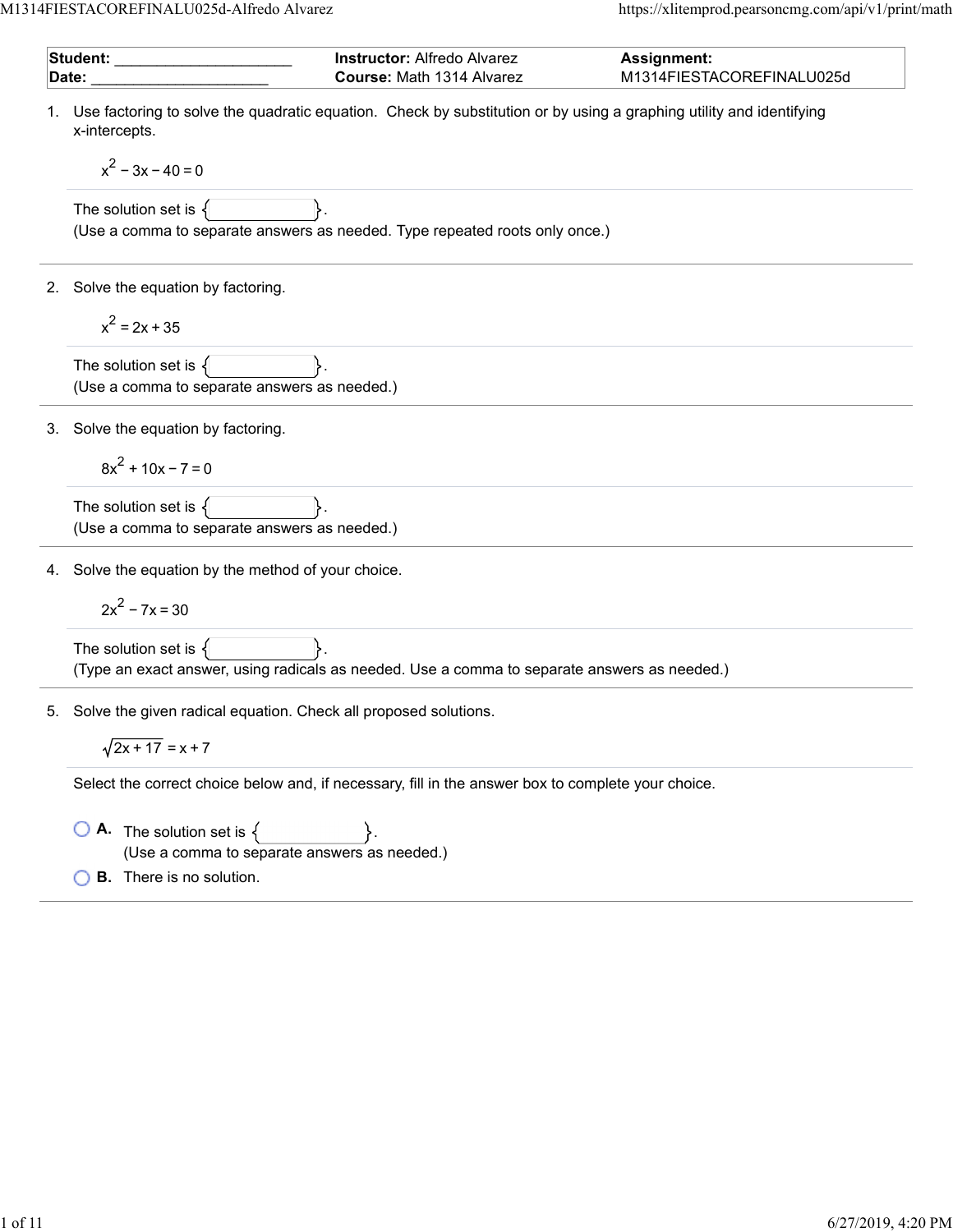| 6. | The graph and equation of the function f are given.<br>$f(x) = 2x^3 - 3x^2 - 36x + 8$<br>a. Use the graph to find any values at which f has a relative<br>maximum, and use the equation to calculate the relative<br>maximum for each value.<br><b>b.</b> Use the graph to find any values at which f has a relative<br>minimum, and use the equation to calculate the relative<br>minimum for each value.<br>$[-5,5,1]$ by $[-90,90,10]$ |  |  |
|----|-------------------------------------------------------------------------------------------------------------------------------------------------------------------------------------------------------------------------------------------------------------------------------------------------------------------------------------------------------------------------------------------------------------------------------------------|--|--|
|    | a. Select the correct choice below and, if necessary, fill in the answer boxes to complete your choice.                                                                                                                                                                                                                                                                                                                                   |  |  |
|    | A. The function f has (a) relative maxima(maximum) at<br>and the relative<br>maxima(maximum) are(is)<br>(Use a comma to separate answers as needed.)<br><b>B.</b> The function f has no relative maxima.                                                                                                                                                                                                                                  |  |  |
|    | <b>b.</b> Select the correct choice below and, if necessary, fill in the answer boxes to complete your choice.                                                                                                                                                                                                                                                                                                                            |  |  |
|    | A. The function f has (a) relative minima(minimum) at<br>and the relative<br>minima(minimum) are(is)<br>(Use a comma to separate answers as needed.)<br><b>B.</b> The function f has no relative minima.                                                                                                                                                                                                                                  |  |  |
|    |                                                                                                                                                                                                                                                                                                                                                                                                                                           |  |  |
| 7. | The domain of the piecewise function is $(-\infty,\infty)$ .<br>$f(x) = \begin{cases} x + 1 & \text{if } x < -4 \\ x - 1 & \text{if } x \ge -4 \end{cases}$<br>a. Graph the function.<br><b>b.</b> Use your graph to determine the function's range.                                                                                                                                                                                      |  |  |
|    | a. Choose the correct graph below.                                                                                                                                                                                                                                                                                                                                                                                                        |  |  |
|    | C.<br>Α.<br>В.<br>D.                                                                                                                                                                                                                                                                                                                                                                                                                      |  |  |
|    |                                                                                                                                                                                                                                                                                                                                                                                                                                           |  |  |
|    | <b>b.</b> The range of $f(x)$ is<br>(Type your answer in interval notation.)                                                                                                                                                                                                                                                                                                                                                              |  |  |
| 8. | Find the difference quotient of f; that is, find $\frac{f(x+h)-f(x)}{h}$ , $h \neq 0$ , for the following function. Be sure to simplify.                                                                                                                                                                                                                                                                                                  |  |  |
|    | $f(x) = x^2 - 4x + 7$                                                                                                                                                                                                                                                                                                                                                                                                                     |  |  |
|    | $\frac{f(x+h)-f(x)}{h}$<br>(Simplify your answer.)                                                                                                                                                                                                                                                                                                                                                                                        |  |  |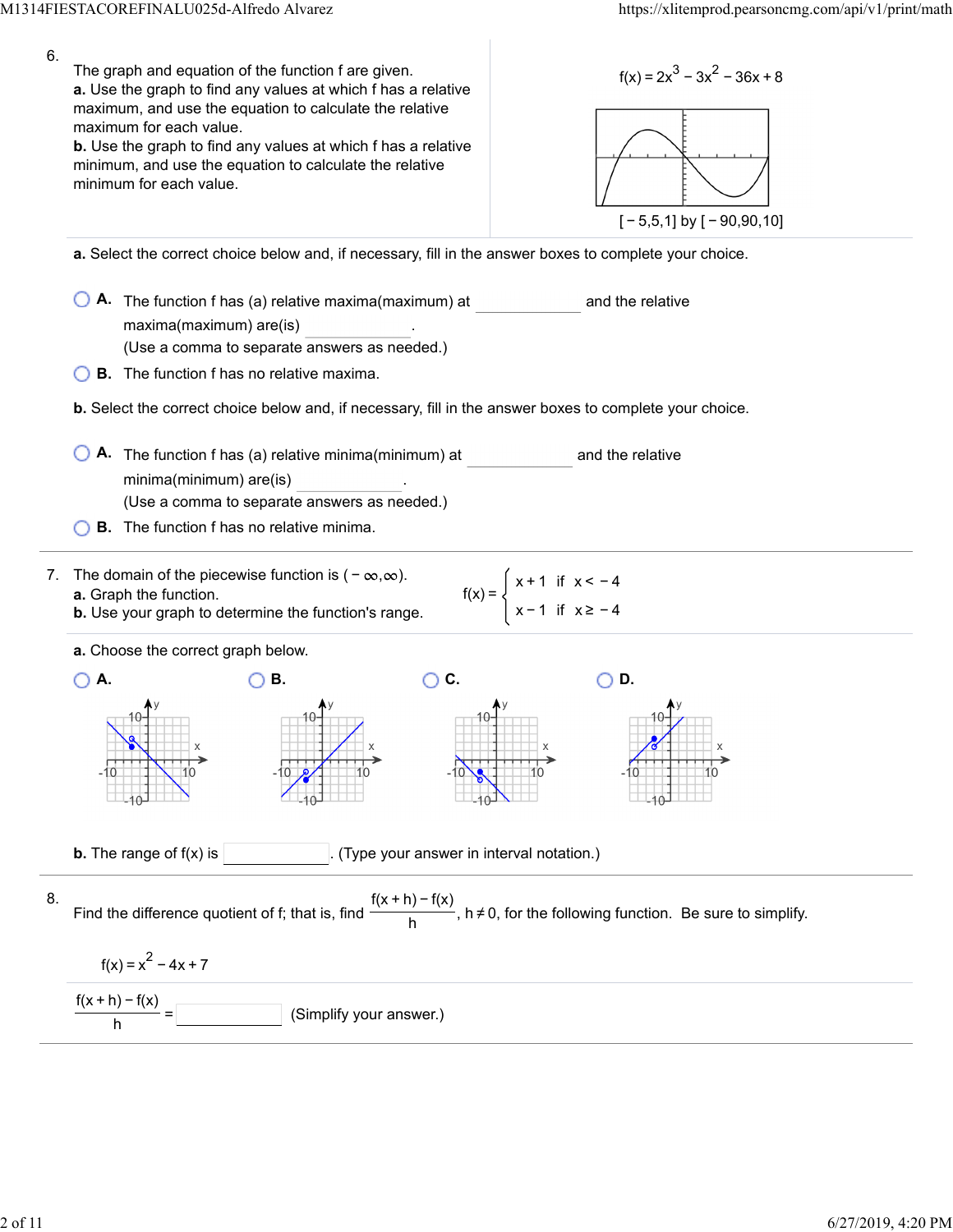- 9.
- Use the graph of  $y = f(x)$  to graph the function  $g(x) = f(x - 1) - 1.$



Choose the correct graph of g below.



## 10. Find the domain of the function.

$$
f(x) = \sqrt{24 - 4x}
$$

What is the domain of f?

(Type your answer in interval notation.)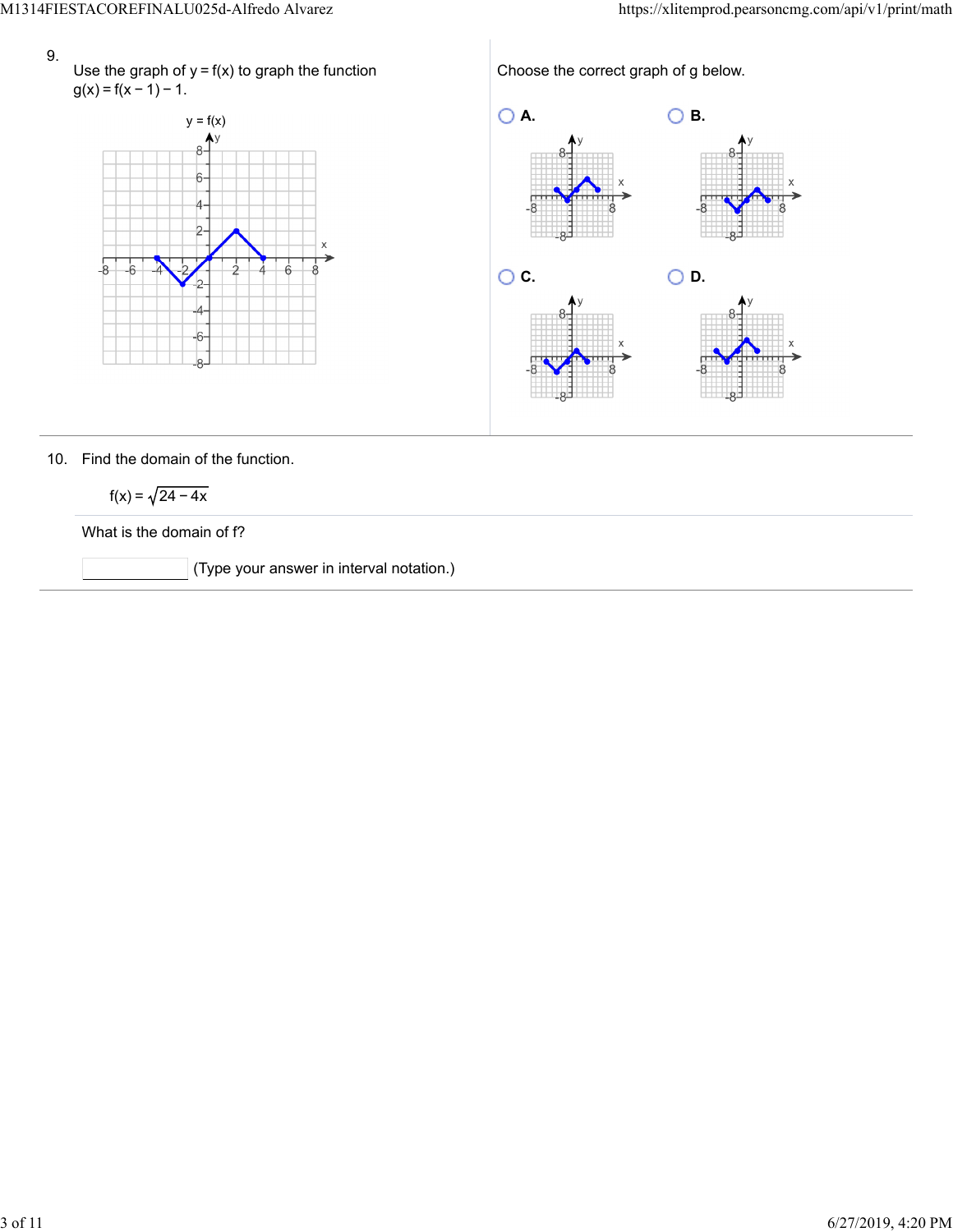11. First find 
$$
f + g
$$
,  $f - g$ ,  $fg$  and  $\frac{f}{g}$ . Then determine the domain for each function.

$$
f(x) = 5x + 7, g(x) = x - 4
$$

$$
(f+g)(x) = \boxed{\qquad \qquad} \text{(Simplify your answer.)}
$$

What is the domain of 
$$
f + g
$$
?

O 
$$
(-\infty, \infty)
$$
  
\nO  $[0, \infty)$   
\nO  $\left(-\frac{1}{2}, \infty\right)$   
\nO  $\left(-\infty, -\frac{1}{2}\right) \cup \left(-\frac{1}{2}, \infty\right)$   
\n(f - g)(x) = \_\_\_\_\_\_ (Simplify your answer.)

What is the domain of  $f-g$ ?

O [0,
$$
\infty
$$
)  
O (- $\infty$ , $\infty$ )  
O  $\left(-\infty, -\frac{11}{4}\right) \cup \left(-\frac{11}{4}, \infty\right)$   
O  $\left(-\frac{11}{4}, \infty\right)$ 

$$
(\text{fg})(x) =
$$

What is the domain of fg?

O 
$$
(-\infty, \infty)
$$
  
\nO  $\left(-\infty, -\frac{7}{5}\right) \cup \left(-\frac{7}{5}, \infty\right)$   
\nO  $[0, \infty)$   
\nO  $(-\infty, 4) \cup (4, \infty)$   
\n $\left(\frac{f}{g}\right)(x) =$   
\nWhat is the domain of  $\frac{f}{g}$ ?  
\nO  $(-\infty, 4) \cup (4, \infty)$   
\nO  $[0, \infty)$   
\nO  $(4, \infty)$   
\nO  $(-\infty, \infty)$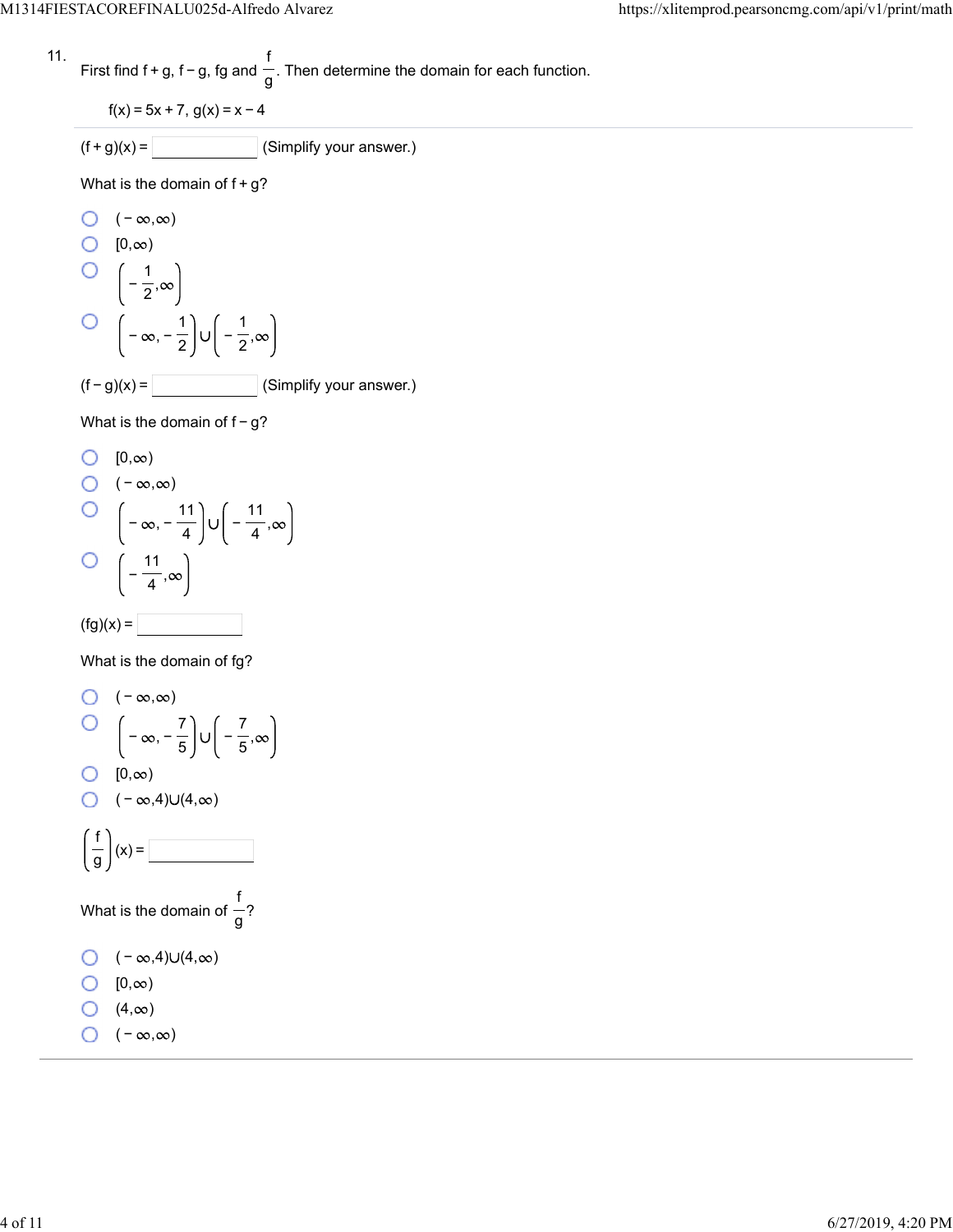12. For  $f(x) = x + 4$  and  $g(x) = 5x + 3$ , find the following functions.

| <b>a.</b> $(f \circ g)(x)$ ; <b>b.</b> $(g \circ f)(x)$ ; <b>c.</b> $(f \circ g)(-1)$ ; <b>d.</b> $(g \circ f)(-1)$                                                                                                                                                                         |                                                     |  |  |  |  |  |
|---------------------------------------------------------------------------------------------------------------------------------------------------------------------------------------------------------------------------------------------------------------------------------------------|-----------------------------------------------------|--|--|--|--|--|
| (Simplify your answer.)<br><b>a.</b> $(f \circ g)(x) =$                                                                                                                                                                                                                                     |                                                     |  |  |  |  |  |
| <b>b.</b> $(g \circ f)(x) =$<br>(Simplify your answer.)                                                                                                                                                                                                                                     |                                                     |  |  |  |  |  |
| <b>c.</b> $(f \circ g)(-1) =$                                                                                                                                                                                                                                                               |                                                     |  |  |  |  |  |
| <b>d.</b> $(g \circ f)(-1) =$                                                                                                                                                                                                                                                               |                                                     |  |  |  |  |  |
| 13. Find the midpoint of the line segment with the given endpoints.                                                                                                                                                                                                                         |                                                     |  |  |  |  |  |
| $(6,2)$ and $(8,10)$                                                                                                                                                                                                                                                                        |                                                     |  |  |  |  |  |
| The midpoint of the segment is<br>(Type an ordered pair.)                                                                                                                                                                                                                                   |                                                     |  |  |  |  |  |
| 14.<br>Use the vertex and intercepts to sketch the graph of the<br>quadratic function. Give the equation of the parabola's axis<br>of symmetry. Use the graph to determine the domain and<br>range of the function.<br>$f(x) = 8x - x^2 - 7$                                                | 8-<br>6-                                            |  |  |  |  |  |
| Use the graphing tool to graph the equation. Use the vertex<br>and one of the intercepts to draw the graph.                                                                                                                                                                                 | 4–<br>2-                                            |  |  |  |  |  |
| The axis of symmetry is $\vert$<br>(Type an equation.)                                                                                                                                                                                                                                      | $-8$<br>$-6$<br>-b<br>$-10$<br>10<br>$\overline{2}$ |  |  |  |  |  |
| The domain of the function is<br>(Type your answer in interval notation.)                                                                                                                                                                                                                   | 4-                                                  |  |  |  |  |  |
| The range of the function is<br>(Type your answer in interval notation.)                                                                                                                                                                                                                    | $-6-$<br>-8-                                        |  |  |  |  |  |
|                                                                                                                                                                                                                                                                                             |                                                     |  |  |  |  |  |
| 15.<br>Consider the function $f(x) = -2x^2 + 20x - 8$ .<br>Determine, without graphing, whether the function has a minimum value or a maximum value.<br>а.<br>Find the minimum or maximum value and determine where it occurs.<br>b.<br>Identify the function's domain and its range.<br>c. |                                                     |  |  |  |  |  |
| a. The function has a (1)<br>value.                                                                                                                                                                                                                                                         |                                                     |  |  |  |  |  |
| <b>b.</b> The minimum/maximum value is                                                                                                                                                                                                                                                      | It occurs at $x =$                                  |  |  |  |  |  |
| (Type your answer in interval notation.)<br>c. The domain of f is                                                                                                                                                                                                                           |                                                     |  |  |  |  |  |
| The range of f is<br>(Type your answer in interval notation.)                                                                                                                                                                                                                               |                                                     |  |  |  |  |  |
| (1)<br>maximum<br>minimum                                                                                                                                                                                                                                                                   |                                                     |  |  |  |  |  |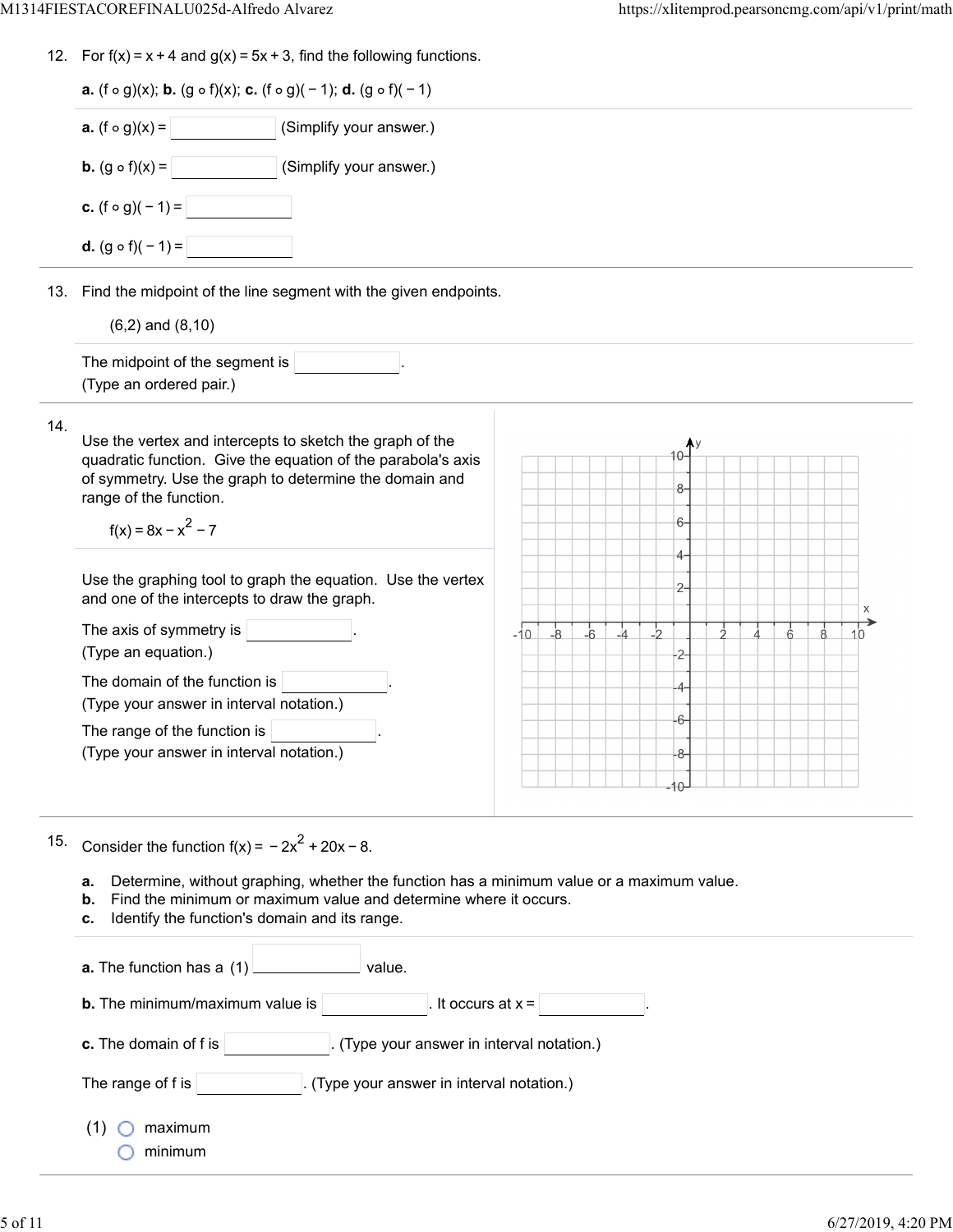- 16. The following equation is given.
	- $x^3 5x^2 4x + 20 = 0$
	- **a.** List all rational roots that are possible according to the Rational Zero Theorem.
	- (Use a comma to separate answers as needed.)
	- **b.** Use synthetic division to test several possible rational roots in order to identify one actual root.

| One rational root of the given equation is |  |
|--------------------------------------------|--|
| (Simplify your answer.)                    |  |

**c.** Use the root from part (**b.**) and solve the equation.

| The solution set of $x^3 - 5x^2 - 4x + 20 = 0$ is $\sqrt{ }$                                                            |  |  |
|-------------------------------------------------------------------------------------------------------------------------|--|--|
| (Simplify your answer. Type an exact answer, using radicals as needed. Use integers or fractions for any numbers in the |  |  |
| expression. Use a comma to separate answers as needed.)                                                                 |  |  |

17. Find the vertical asymptotes, if any, and the values of x corresponding to holes, if any, of the graph of the rational function.

$$
h(x) = \frac{x+3}{x(x+4)}
$$

Select the correct choice below and, if necessary, fill in the answer box to complete your choice. (Type an equation. Use a comma to separate answers as needed.)

**A.** The vertical asymptote(s) is(are) and hole(s) corresponding to

**B.** There are no vertical asymptotes but there is(are) hole(s) corresponding to ...

**C.** The vertical asymptote(s) is(are) **C.** There are no holes.

**D.** There are no discontinuities.

.

18. Find the horizontal asymptote, if any, of the graph of the rational function.

$$
g(x) = \frac{28x^2}{7x^2 + 4}
$$

Select the correct choice below and, if necessary, fill in the answer box to complete your choice.

**A.** The horizontal asymptote is . (Type an equation.)

**B.** There is no horizontal asymptote.

19. Solve the following exponential equation by expressing each side as a power of the same base and then equating exponents.

 $8^{x+9}$  = 32<sup>x-3</sup>

The solution set is  $\{\vert$   $\vert$   $\vert$ .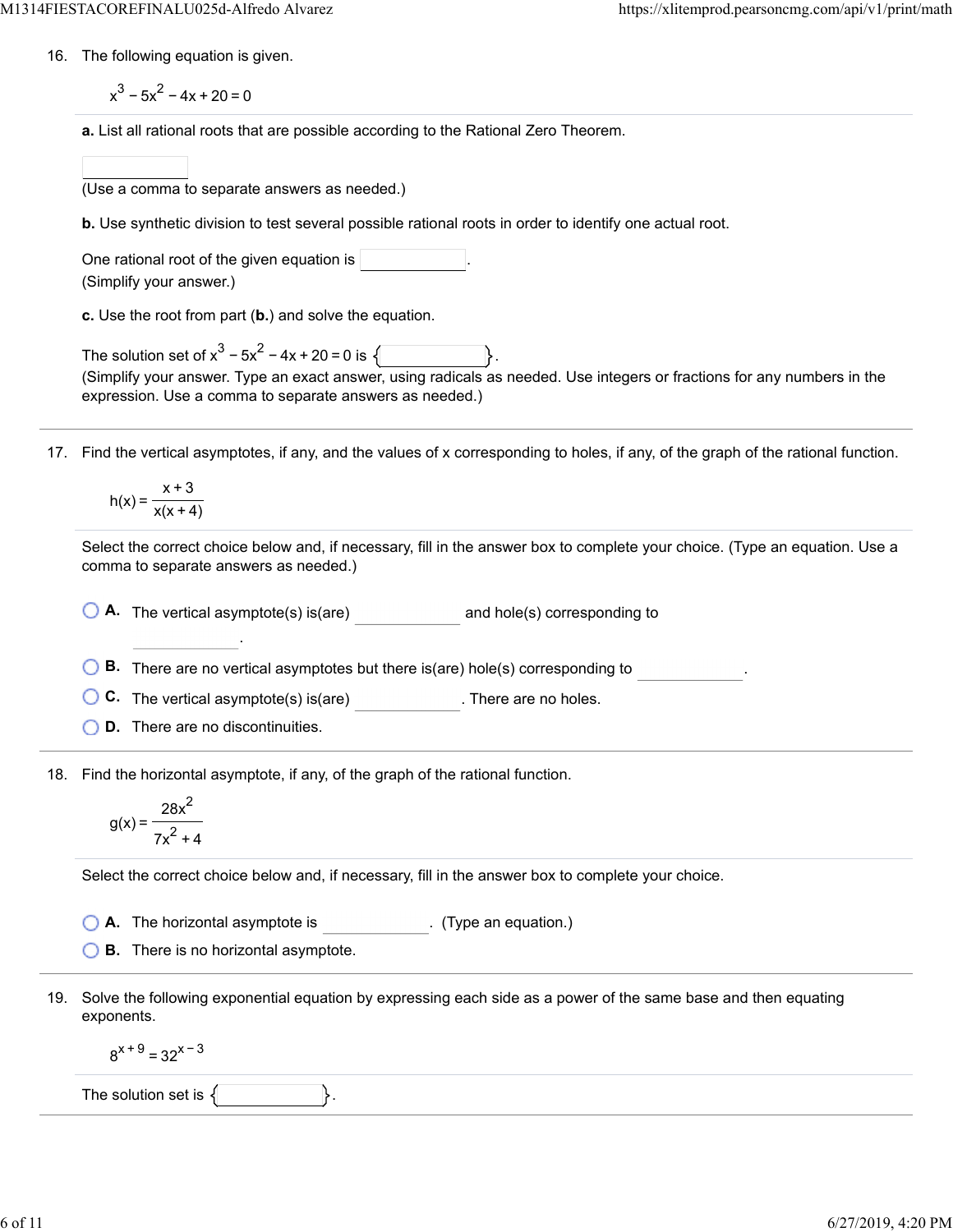20. Solve the logarithmic equation. Be sure to reject any value of x that is not in the domain of the original logarithmic expressions. Give the exact answer.

**log**  $_4(x+6)$  − **log**  $_4(x-9)$  = 2

Select the correct choice below and, if necessary, fill in the answer box to complete your choice.

- $\bigcirc$  **A.** The solution set is  $\{$   $\}$ . (Simplify your answer. Use a comma to separate answers as needed.)
- **B.** There is no solution.
- 21. Solve the logarithmic equation. Be sure to reject any value of x that is not in the domain of the original logarithmic expressions. Give the exact answer.

**log** x + **log** (x − 2) = **log** 24

Select the correct choice below and, if necessary, fill in the answer box to complete your choice.

 $\bigcirc$  **A.** The solution set is  $\{$   $\}$ . (Simplify your answer. Use a comma to separate answers as needed.)

**B.** There is no solution.

22. Complete the table for a savings account subject to continuous compounding.

$$
(A = P e^{rt})
$$

| <b>Amount Invested</b> | <b>Annual Interest Rate</b> | <b>Accumulated Amount</b> | Time t in years |
|------------------------|-----------------------------|---------------------------|-----------------|
| \$5500                 | 5%                          | \$11,000                  |                 |

Let A represent the accumulated amount, P the amount invested, r the annual interest rate, and t the time. Find the time, t.

 $t \approx$  | years

(Round to one decimal place as needed.)

23. Solve the given system of equations.

 $x + y + 3z = -23$  $x + y + 8z = -48$  $x - 9y - 8z = 72$ 

Select the correct choice below and fill in any answer boxes within your choice.

| $\bigcirc$ <b>A.</b> There is one solution. The solution set is |                                   |
|-----------------------------------------------------------------|-----------------------------------|
|                                                                 | $\{\}$ . (Simplify your answers.) |
| $\bigcirc$ B. There are infinitely many solutions.              |                                   |
| $\bigcirc$ C. There is no solution.                             |                                   |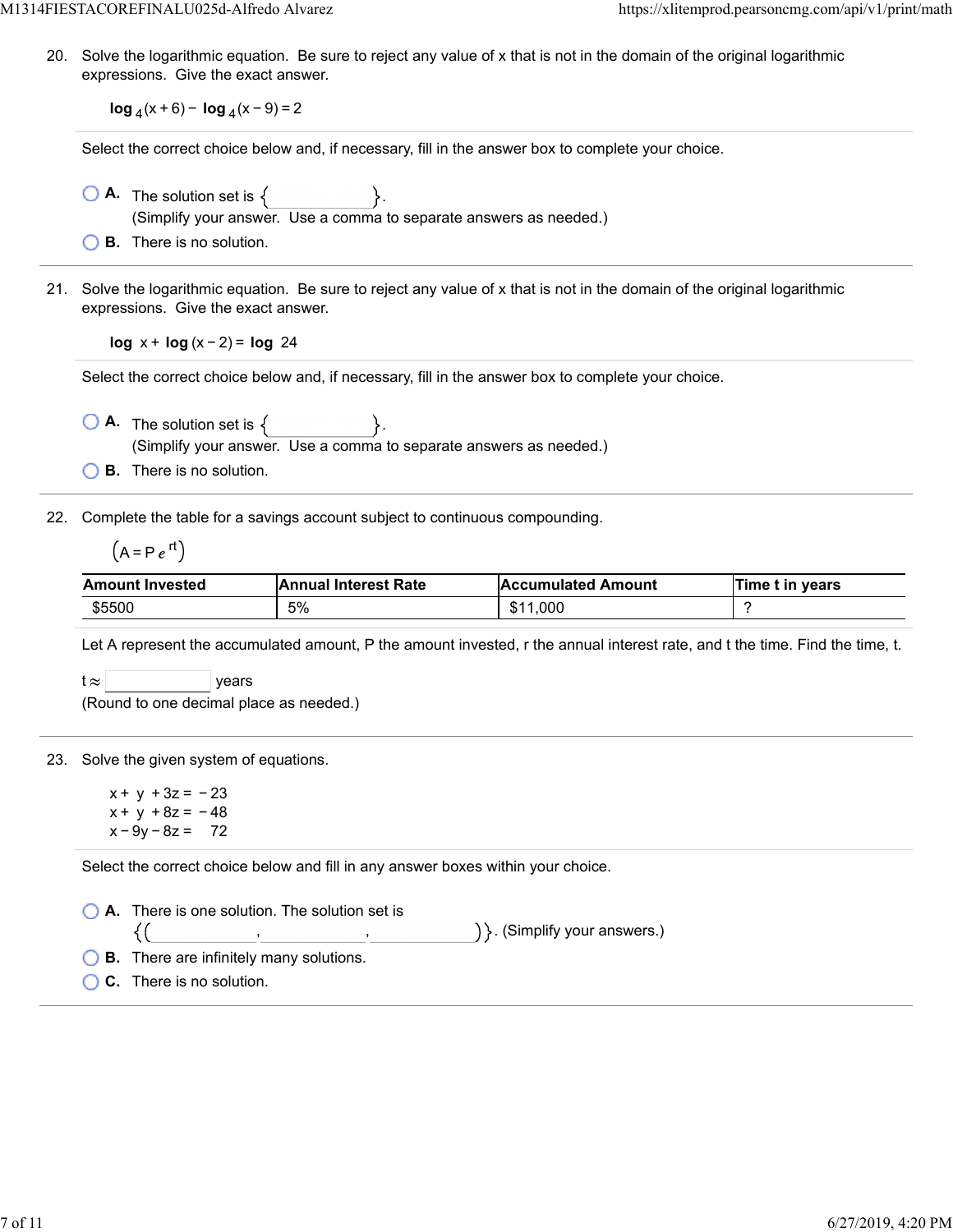24. Write the first four terms of the sequence whose general term is given.

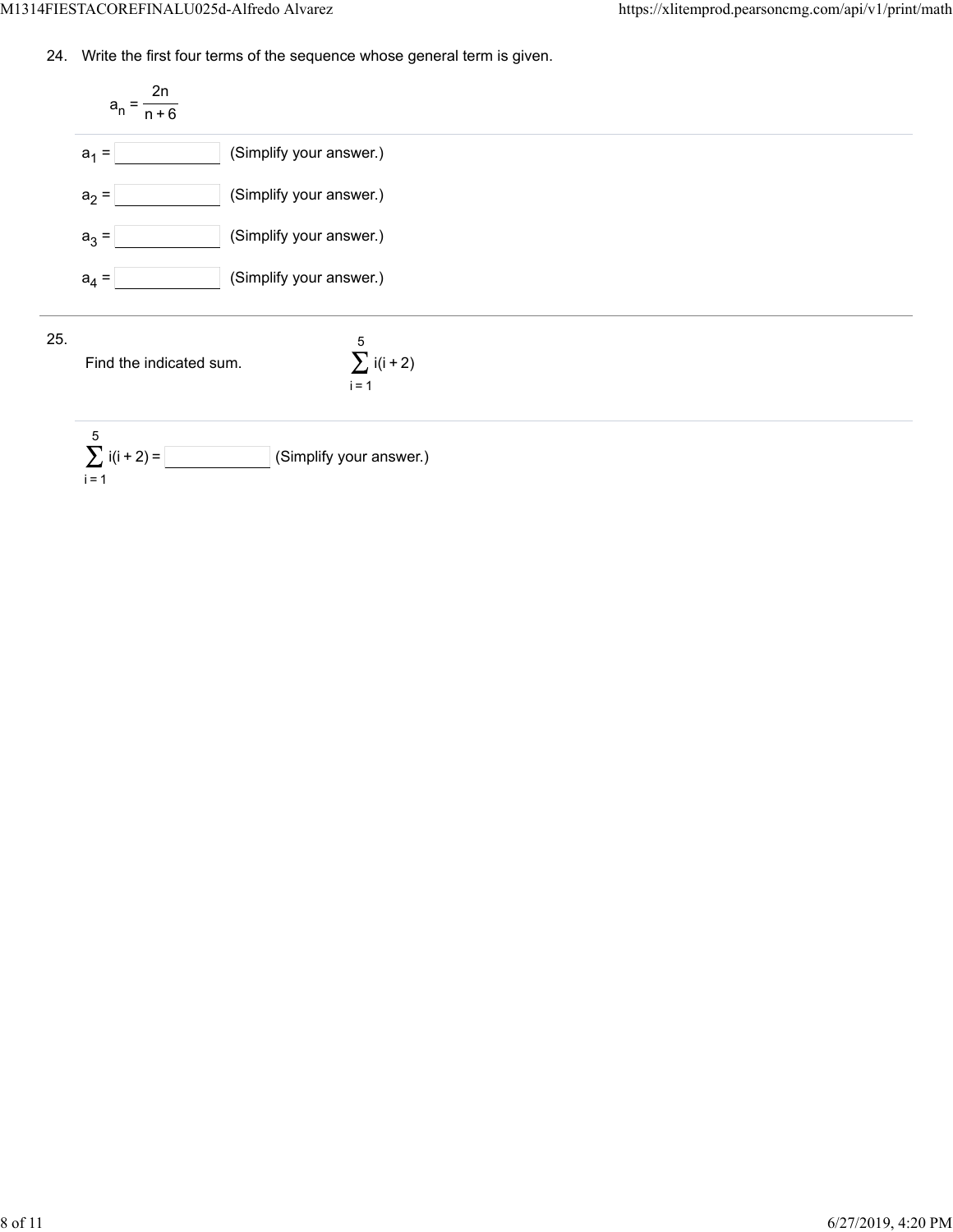| $1. -5,8$                                                                                                                                                                                                                                                                                                                                              |
|--------------------------------------------------------------------------------------------------------------------------------------------------------------------------------------------------------------------------------------------------------------------------------------------------------------------------------------------------------|
| $2.7, -5$                                                                                                                                                                                                                                                                                                                                              |
| 3.1<br>7<br>$\frac{1}{2}$ , $\frac{1}{4}$                                                                                                                                                                                                                                                                                                              |
| $6, -\frac{5}{2}$                                                                                                                                                                                                                                                                                                                                      |
| 5. A. The solution set is $\{$<br>$\}$ . (Use a comma to separate answers as needed.)<br>$-4$                                                                                                                                                                                                                                                          |
| 6. A.<br>The function f has (a) relative maxima(maximum) at<br>$-2$<br>and the relative maxima(maximum) are(is)<br>52<br>(Use a comma to separate answers as needed.)<br>Α.<br>The function f has (a) relative minima(minimum) at<br>and the relative minima(minimum) are(is)<br>$\mathbf{3}$<br>$-73$<br>(Use a comma to separate answers as needed.) |
| 7.<br>$\bigcup_{10}$<br><b>B.</b><br>$(-\infty,\infty)$                                                                                                                                                                                                                                                                                                |
| $8.2x + h - 4$                                                                                                                                                                                                                                                                                                                                         |

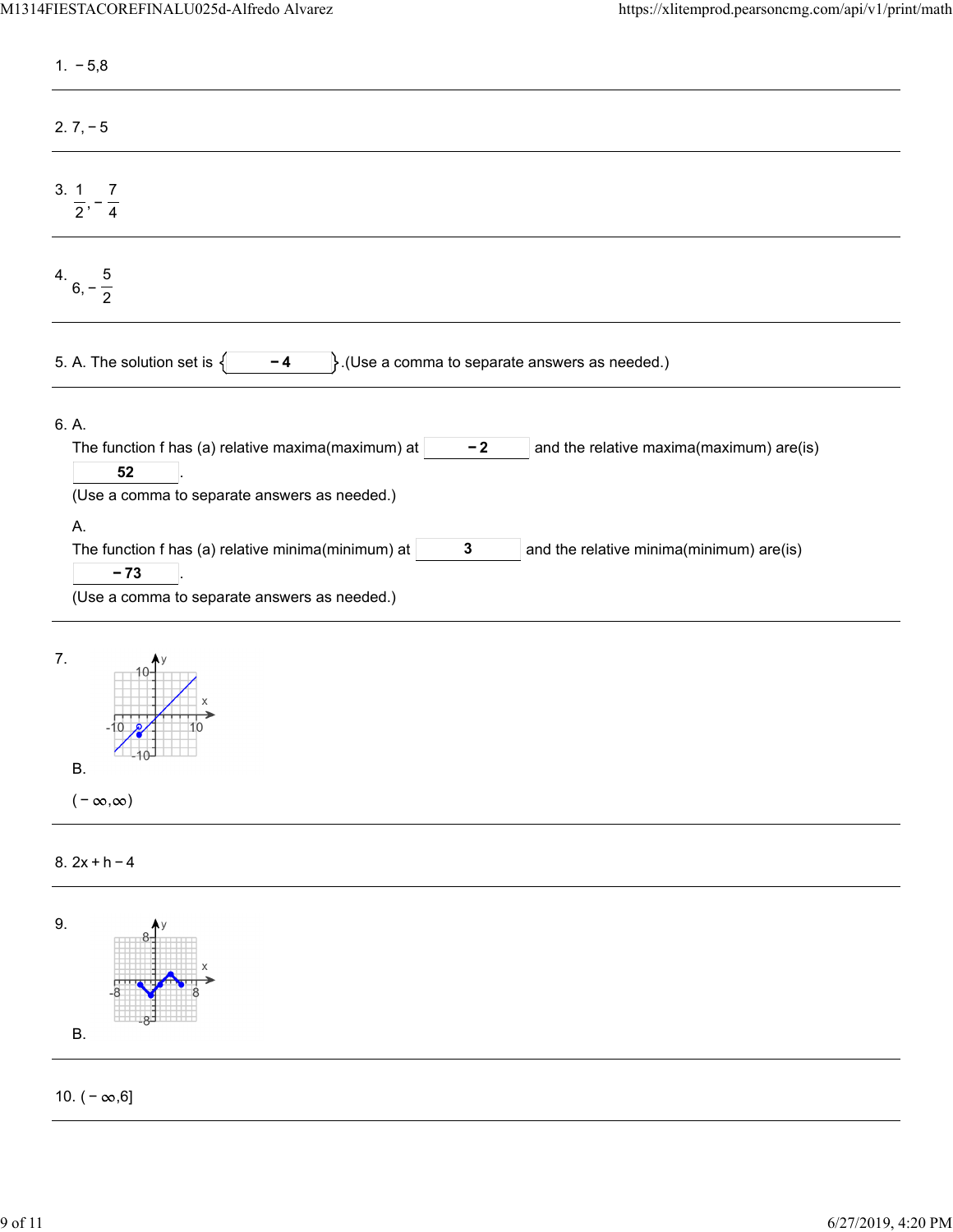| 11. $6x + 3$ |  |
|--------------|--|
|--------------|--|

| $(-\infty,\infty)$            |
|-------------------------------|
| 4x + 11                       |
| $(-\infty,\infty)$            |
| $5x^2 - 13x - 28$             |
| $(-\infty,\infty)$            |
| $5x + 7$<br>$x - 4$           |
| $(-\infty,4) \cup (4,\infty)$ |

## 12.  $5x + 7$

| $5x + 23$ |  |
|-----------|--|
| 2         |  |
| 18        |  |

## 13. (7,6)



( –  $\infty, 9$ ]